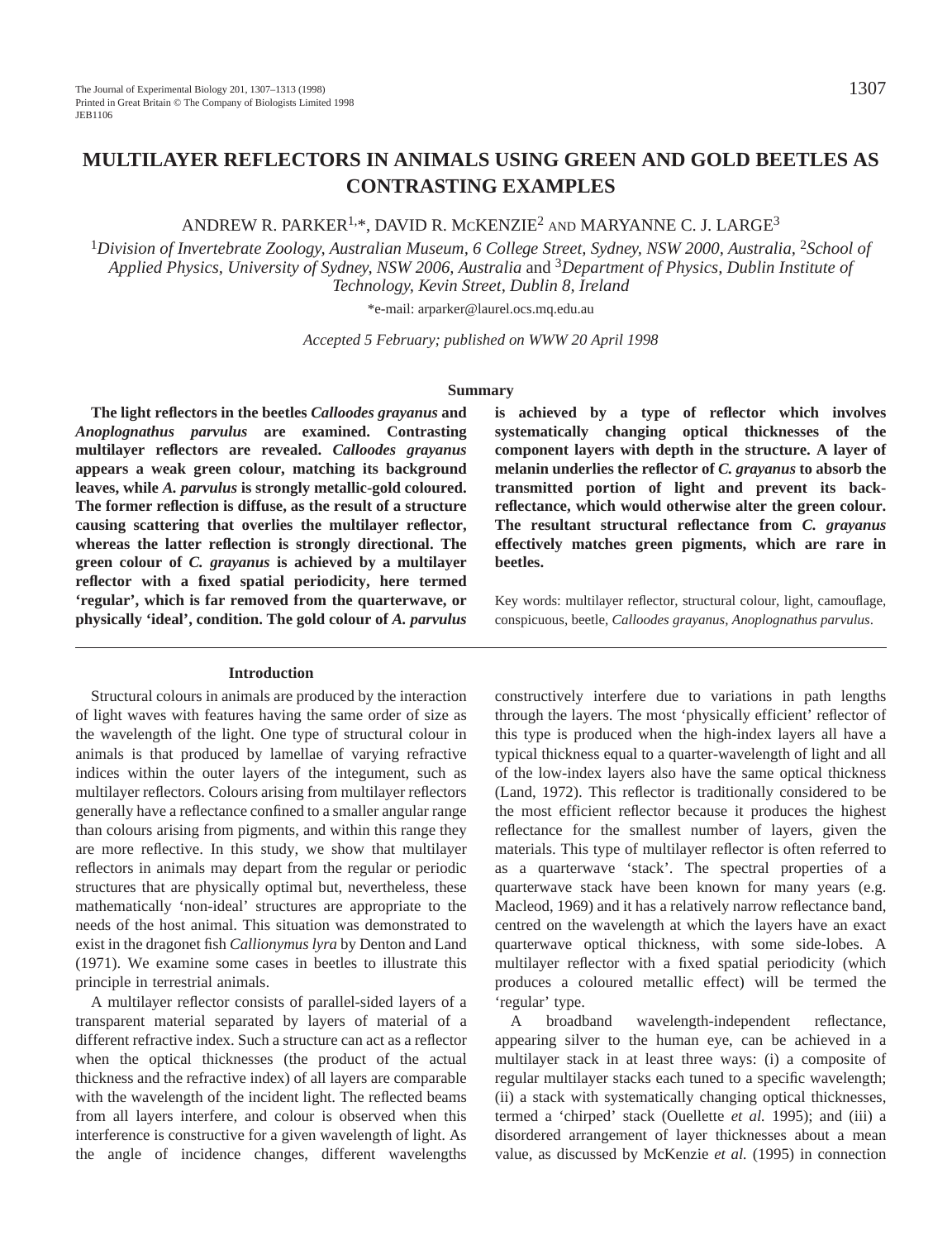with reflectance in fish skin. These possibilities are illustrated in Fig. 1. The first two of these have been discussed by Denton and Land (1971); the first type can be found in the herring *Clupea harengus* (Denton and Nicol, 1965). The disordered reflector, termed 'chaotic', does not have any variation with depth in the structure, on average. Broadband reflectance is achieved covering the human visible light range and some of the infrared (McKenzie *et al.* 1995). The 'chirped' multilayer reflector can be found in beetles (see Neville, 1977). Although previously illustrated in beetles using transmission electron micrographs (Neville, 1977), a complete interpretation of a 'chirped' reflector has not been given in the biological literature and will therefore be explained herein.

In the present study, the reflective structures in *Anoplognathus parvulus* and *Calloodes grayanus* (Coleoptera) will be examined regarding their physical properties, reflection characteristics and biological functions. A preliminary examination of beetles revealed that these two species, both collected from a variety of leaves, produce obviously different optical effects.

#### **Materials and methods**

The basic colours of *Anoplognathus parvulus* Waterhouse and *Calloodes grayanus* (White), as they appear to the human eye, were noted from all angles. Reflected-light micrographs were taken to provide permanent records. Because human vision is different from that of other animals (e.g. Pope and Hinton, 1977), objective reflectances of the dorsal surfaces (head, thorax and abdomen) of *A. parvulus* and *C. grayanus* were obtained using an integrating sphere attached to a Beckman DK2A spectrophotometer. Here, the percentage reflectance was measured for light of wavelengths from  $0.36 \,\mu$ m (ultraviolet) to  $2.5 \,\mu$ m (infrared). Similar integratingsphere measurements were taken from a leaf of *Ficus*

*macrophylla macrophylla* (Moreton Bay fig), a plant that occurs commonly in the same region of Australia as *A. parvulus* and *C. grayanus*, selected because it possesses rigid leaves which facilitate analysis in an integrating sphere. The colour of the elytra of *A. parvulus* and *C. grayanus* was also examined under transmitted light using a white, fibre-optic light source from behind the elytra only.

Sections of the elytra from specimens of *A. parvulus* and *C. grayanus* were critical-point-dried and fractured using a razor blade, then gold-coated. The edges of the fractured specimens (i.e. vertical sections through the cuticles) were examined using a scanning electron microscope (SEM). Further sections of the above elytra were examined using a transmission electron microscope (TEM). For TEM analysis, the specimens were (i) treated with  $2.5\%$  glutaraldehyde in  $0.1 \text{ mol} 1^{-1}$ phosphate buffer for 1 h at room temperature (23 °C), (ii) rinsed with 0.1 mol l<sup>-1</sup> buffer, (iii) treated with 1 % osmium tetroxide in  $0.1 \text{ mol}^{-1}$  buffer for 1 h at room temperature, (iv) dehydrated through an ethanol series, and (v) infiltrated with Epon resin through a resin–ethanol series (each dilution treatment took place overnight on a rotator).

Following the electron microscope analyses, we mathematically modelled structures identified in the cuticle of *A. parvulus* and *C. grayanus* to determine their light-reflecting properties. Consequently, the structures responsible for the resulting optical effects could be identified. For these calculations, a program was used to calculate the reflectance and transmittance of a multilayer stack using the matrix method (Macleod, 1969). We used the refractive indices of more- and less-dense chitinous material, known to comprise multilayer reflectors within insect cuticle, given by Bernard and Miller (1968), i.e. 1.73 for the high-index layer and 1.40 for the low-index layer. There is a general lack of information on refractive indices of materials involved in beetle reflectors



Fig. 1. Three ways of achieving a broadband, wavelength-independent reflectance in a multilayer stack. High refractive index material is shown shaded. (A) Three regular multilayer stacks, each tuned to a different wavelength. (B) A 'chirped' stack. (C) A 'chaotic' stack. See text for explanations of each reflector.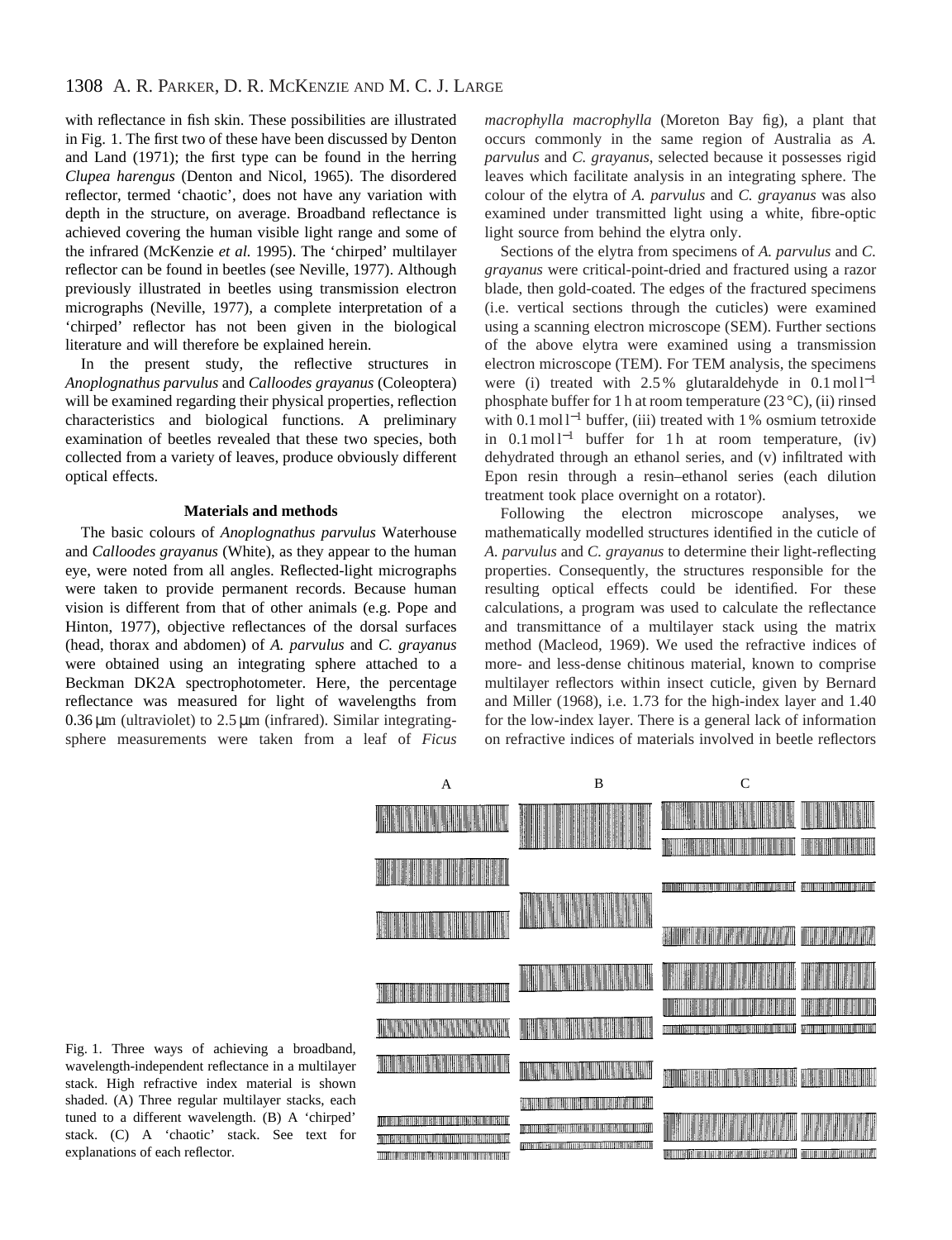(Neville, 1977), and such values are difficult to determine experimentally. Another value for the high-index layers in beetles is 1.684; this value is high because the chitin incorporates uric acid (Caveney, 1971; Neville, 1977). We therefore repeated the calculation substituting 1.56 for the high-index layer (a value for chitin given in Land, 1972).

#### **Results**

We found *Anoplognathus parvulus*to display a bright metallic gold colour from specific parts of its dorsal surface, a type of reflectance termed 'specular'. The part which appears coloured



Fig. 2. Reflected light micrographs using the same intensity of unidirectional, white light at 8× magnification. (A) *Anoplognathus parvulus*, head and thorax; note that areas without reflection appear pale brown. (B) *Calloodes grayanus*, head and part of the thorax; note that areas without reflection appear black. Note also that the reflectance in A is brighter but more specular than in B, and the structural reflectance is brighter than the pigment reflectance (brown) in A and of approximately the same intensity in B. Scale bars, 2 mm.

is dependent on the angles of viewing and of incident light. From any direction, part of the beetle appears gold (with a green tinge), while the rest of the beetle is a pale, transparent brown (no structural colour observed) (Fig. 2A). The integrating-sphere analysis showed that *A. parvulus* reflects strongly (over 90 % reflectance) in the green-yellow-orange region of the human visible spectrum, and also in the infrared (Fig. 3).

We perceive *Calloodes grayanus* as a dull green colour from most of its dorsal surface, equally from all directions (Fig. 2B). At normal incidence only, *C. grayanus* appears yellow in the small, slightly flattened central section of the combined elytra, and at oblique angles only it appears blue in regions of high curvature (except for very limited areas with very high curvatures with respect to the angle of viewing, which appear black). However, this yellow and blue coloration is slight and not noteworthy when the whole animal is viewed. The integrating-sphere analysis showed that *C. grayanus* reflects strongest in the green region of the human visible spectrum, over a very narrow range of wavelengths, and also in the infrared (Fig. 3). The reflectance in the human visible range, however, was proportionally much lower (approximately 18 % for green) than in *A. parvulus*. In transmitted light, the elytra of *A. parvulus* appeared a transparent purple/brown colour, while the elytra of *C. grayanus* was black and opaque. From



Fig. 3. Integrating-sphere measurements of proportional reflectances (over a complete hemisphere) from the dorsal surfaces of the beetles *Anoplognathus parvulus* and *Calloodes grayanus* and from a leaf of *Ficus macrophylla macrophylla*. Note that this leaf is dull compared with other leaves in the region of Australia that *C. grayanus* inhabits. The detector was changed from a photomultiplier to a solid-state (lead sulphide) detector at a wavelength of 800 nm. The region of the electromagnetic spectrum as perceived by humans is indicated above.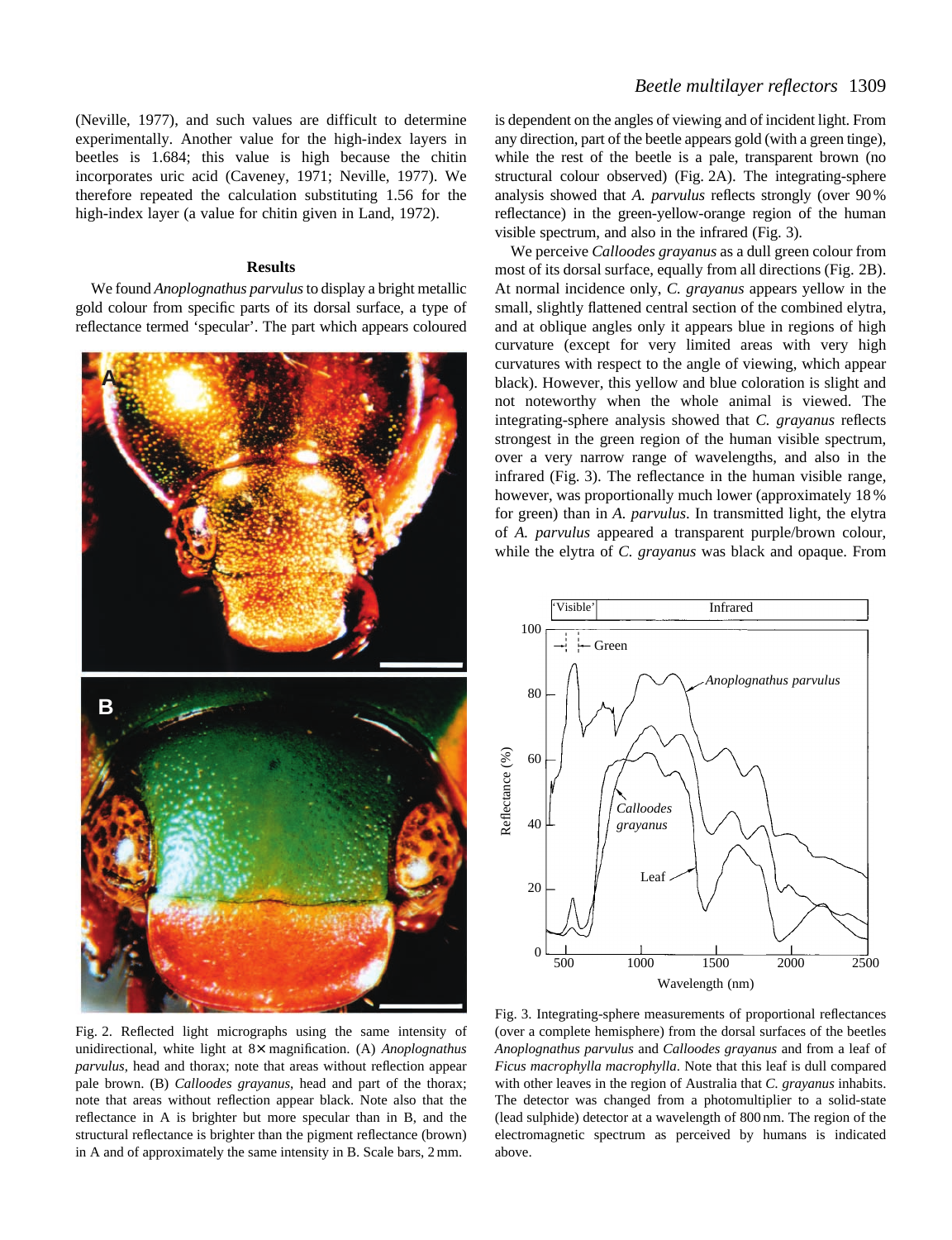## 1310 A. R. PARKER, D. R. MCKENZIE AND M. C. J. LARGE



Fig. 4. Transmission electron micrograph of a section cut vertically through the cuticle of the gold beetle *Aspidomorpha tecta*. The external surface is uppermost. A 'chirped' reflector is evident in the endocuticle. See Fig. 5 for reflectance graph. Photograph by H. E. Hinton, taken from Neville (1977). Scale bar, 1 µm.

the integrating-sphere analysis, the leaf of *Ficus macrophylla macrophylla* showed a similar reflectance pattern to that of *C. grayanus* in terms of wavelength and reflectivity (Fig. 3).

*A. parvulus* and *C. grayanus* are structurally coloured as a result of multilayer reflectors in their cuticle, as determined from SEM and TEM analyses. *C. grayanus* possesses a regular 'non-ideal' reflector, in the sense that the optical thicknesses of all layers are not equal. Twelve layers each of high- and low-index material are present in the reflector, but the thickness of the high-index layers is 50 nm, whereas the lowindex layers are 200 nm thick. *A. parvulus* possesses a chirped multilayer reflector where the optical thickness of each layer decreases with depth in the structure. The actual thickness of all high-index layers and, separately, all low-index layers, decreases with depth, while the refractive indices remain equal for each layer type. A micrograph of a gold beetle



Fig. 5. Graph showing the calculated reflectance from the 'chirped' reflector of the gold beetle *Aspidomorpha tecta* shown in Fig. 4.

(*Aspidomorpha tecta*) chirped reflector is shown in Fig. 4, from Neville (1977). Using our program and the refractive indices 1.73 and 1.40, the colour predicted from this reflector was found to be yellow with a green tinge in reflected light [Commission Internationale de l'Eclairage (C.I.E.) colour coordinates:  $x=0.371$ ,  $y=0.423$ , luminosity=70.28] and purple in transmitted light, i.e. the colours actually observed. The calculated reflectance for this reflector is shown in Fig. 5. Recalculation using 1.56 as the high refractive index did not modify the colour (new C.I.E. colour coordinates: *x*=0.349, *y*=0.436, luminosity=30.0), only the reflectivity varied (decreased from 91 to 52 %).

In *C. grayanus*, the epicuticle (external layer of cuticle) is irregularly wrinkled, at the micrometre level, at its exterior surface and is composed of irregularly arranged 'fibrils', approximately  $0.5-1.0 \mu m$  thick. In comparison, the epicuticle of *A. parvulus* has a smooth external surface (excluding the sensory 'pits') and is smooth in cross section (no 'fibrils' evident). The reflectors of both *C. grayanus* and *A. parvulus* are summarised in Fig. 6 from numerous electron microscopic examinations (many micrographs were taken because the cuticles, and hence the reflectors, tended to split).

## **Discussion**

Although we have no experimental evidence of the function of the structural colour of *Anoplognathus parvulus* and *Calloodes grayanus*, on the basis of their optical effects we consider that in *A. parvulus* the colour will provide conspicuousness (probably for conspecific recognition) against a leaf background, and in *C. grayanus* that the colour will provide camouflage because its reflection closely matches that of a leaf (Fig. 3). Another major difference in the reflectance from *A. parvulus* and *C. grayanus*, other than the proportional reflectance and colour, is that in *A. parvulus* only part of its body appears coloured from any one direction, whereas in *C. grayanus* its entire body appears equally coloured from every direction (a property required for camouflage). Considering the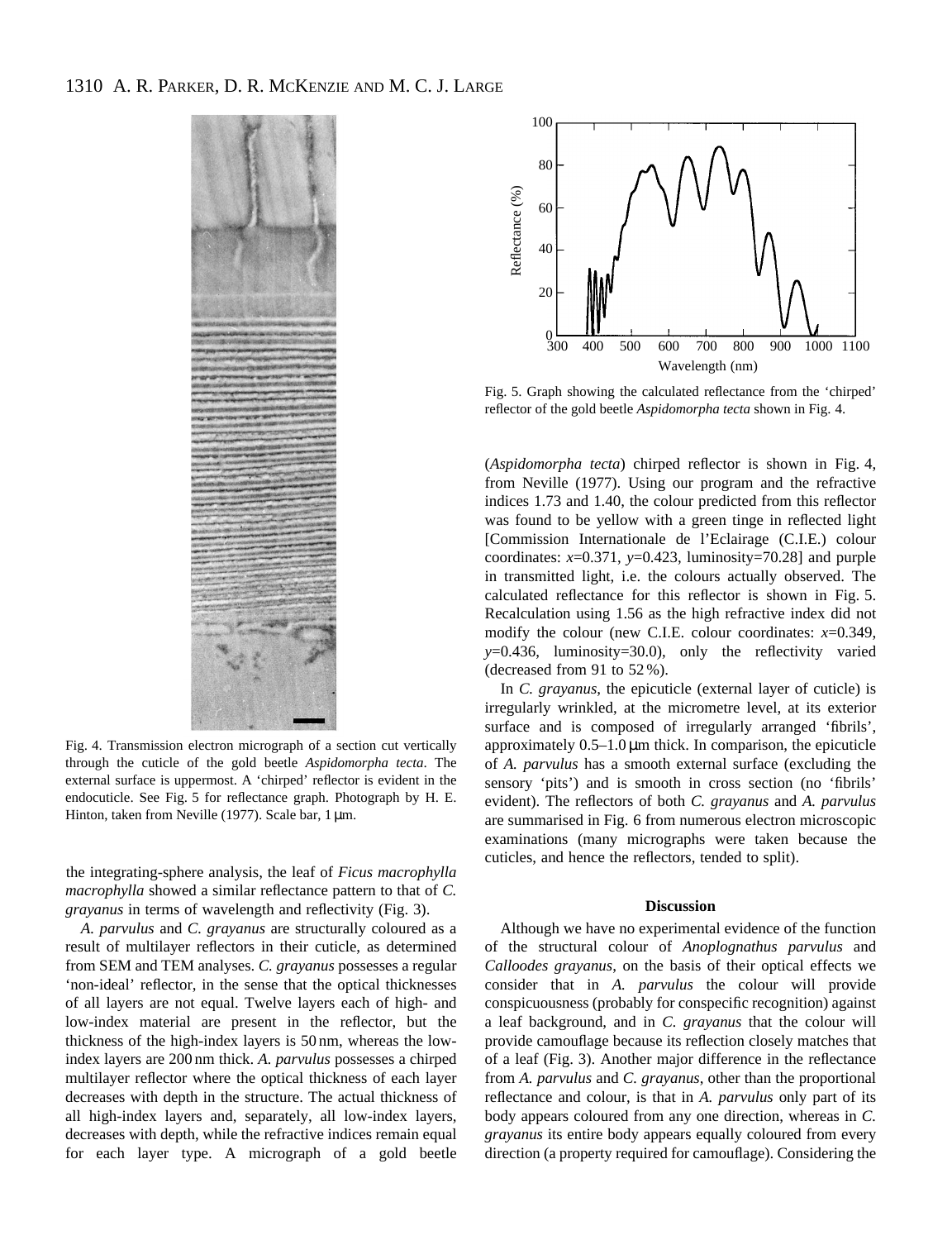above probable functions, the reflectance of *A. parvulus* ultimately affects the abundance of the species, but the reflectance of *C. grayanus* is critical to the survival of the individual. The significance of the infrared reflectance of *C. grayanus* is unknown. Infrared reflectances involving leafmatching have been reported in tree frogs (Cott, 1940; Schwalm *et al.* 1977), although evidence to suggest a predatorevasion mechanism remains circumstantial.

### *The colour of beetles*

Beetles represent the largest group of organisms, at the order level, in terms of the number of described species. They also inhabit an exceptionally diverse range of habitats. Their exceptional diversity of colours (including ultraviolet; e.g. Pope and Hinton, 1977) contributes to their evolutionary success.

Many nocturnal beetles appear black as the result of a high level of melanin in the exoskeleton. Bioluminescence and fluorescence are found in certain beetles, although the latter may be associated with properties other than the display of light (Crowson, 1981). Pigmentary colours (in addition to melanin) and structural colours (particularly multilayer reflectors) are also common throughout Coleoptera. A few beetles can even change their colours (Hinton and Jarman, 1973). Some beetles appear green to provide camouflage against the green leaves of their background (Crowson, 1981). However, green pigments do not often arise in beetles because the chemistry to manufacture the pigments is not available (Crowson, 1981).

A common feature of coloured beetle cuticles is transparency in the layers above the colour-producing regions (Anderson, 1974, 1975). This may be due to the colourless type of tanning involving cross-linkage of proteins by means of the aliphatic side chain of *N*-acetyldopamine, rather than by its aromatic ring (Anderson, 1974, 1975). Neville (1977), however, ascribes the golden reflectance of certain beetles to the presence of a strong yellow pigment above a silver multilayer reflector. On closer inspection of a cross-sectional view of the cuticle, we conclude that this explanation is probably incorrect.



Transmitted portion: mainly violet and red

Fig. 6. Generalized diagrams of sections cut vertically through the cuticles of beetles, summarising the results of electron microscopic examinations. External surfaces are uppermost. (A) *Calloodes grayanus*, which results in a diffuse green reflection. (B) *Anoplognathus parvulus*, which results in a directional, gold (specular) reflectance.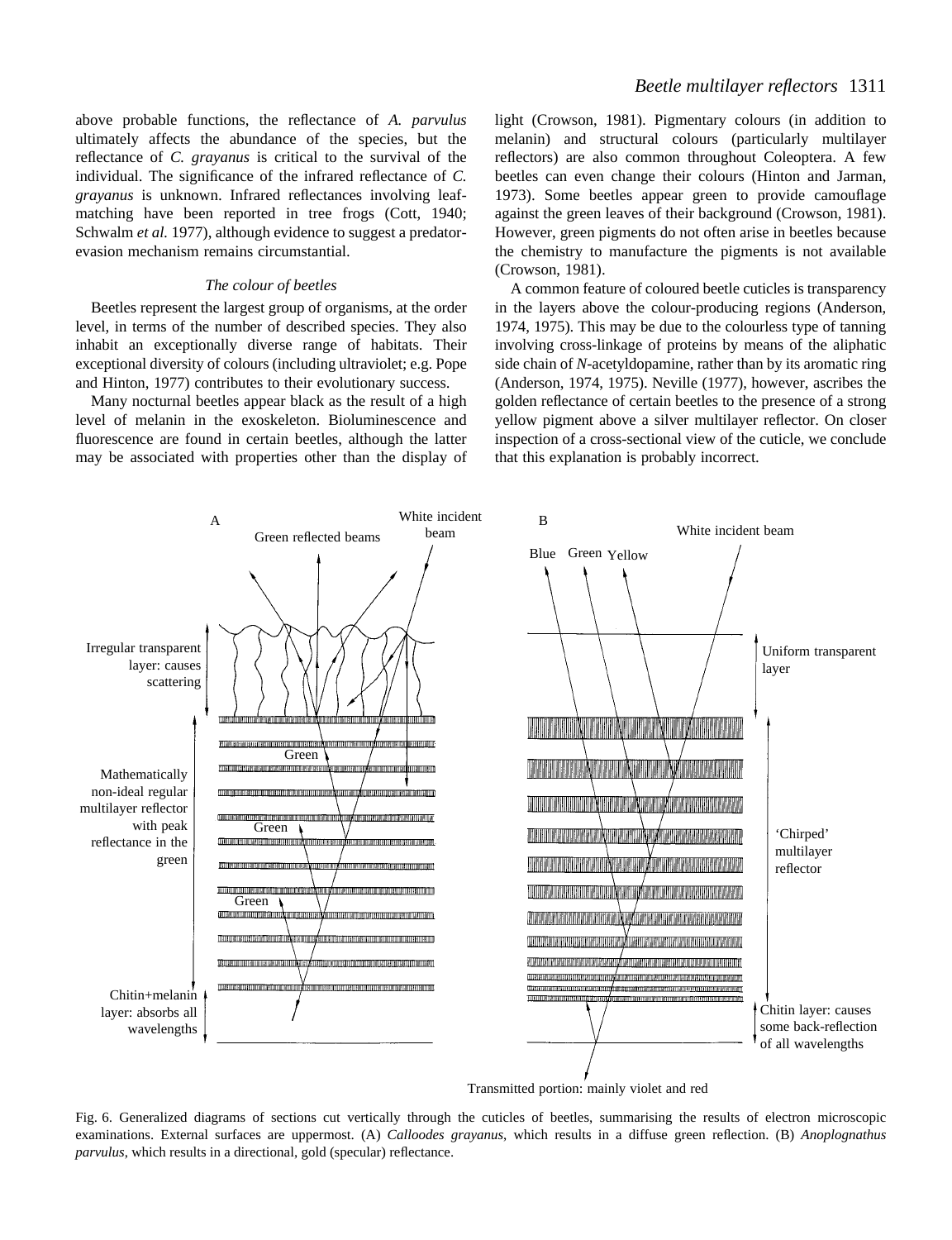Fig. 7. Graphs showing the calculated reflectances from hypothetical multilayer reflectors consisting of 10 layers of chitin and 10 layers of cytoplasm on a cytoplasm substratum (as found in nature, Land, 1972). (A) Quarterwave stack. (B) A mathematically 'non-ideal' stack, where the high- and low-index layers both have the same physical thickness and the average optical thickness is a quarter-wavelength. Note that the two different 'mathematical' (or physical) conditions result in very similar reflectances.

## *The mechanisms for colour formation in* Anoplognathus parvulus *and* Calloodes grayanus

From the results of the integrating-sphere and electron microscopic analyses, it is clear that *A. parvulus* possesses a chirped multilayer stack, whereas the reflector of *C. grayanus* is a mathematically 'non-ideal' regular multilayer. The reflectors of silver beetles (see Neville, 1977) show a progressive change in the characteristic spacing with depth in the structure. This produces a chirped multilayer reflector in which light enters the structure to a depth at which its wavelength matches the local reflectance of the structure. When white light is incident on the structure, all the component wavelengths are reflected in the same direction, reforming white (or silver) light. However, the reflectors in gold beetles possess fewer layers than the silver reflectors and, as demonstrated in the present study, the resultant reflectance from the chirped reflector in these beetles is gold (i.e. there are no layers present suitable for the reflection of violet light). Therefore, the strong yellow pigment filter inferred by Neville (1977) is not a necessary accessory. Indeed, in transmitted light, the beetle cuticle appears purple/brown; a yellow pigment would appear yellow in transmitted light because it would absorb the other colours in white light.

The principle of the chirped reflector can be understood as follows. The stack can be thought of as consisting of a large number of 'substacks', each tuned to reflect light at a wavelength where the layer optical thicknesses are approximately a quarter-wavelength.

The effect of increasing the relative thickness of the highindex layers for a multilayer reflector, so that all layers have the same actual thickness and the average optical thickness is a quarter-wavelength, is illustrated in Fig. 7. The reflectance shows very little change. Land (1972) demonstrates the effect of reducing the relative thickness of the high-index layers for a multilayer reflector composed of air and chitin. Ten layers of



each material are used and where the quarterwave stack is achieved, where the high-index layers are half the actual thickness of the low-index layers, the reflectance is almost 100 % and the bandwidth is large. However, even when the actual thickness of the high-index layers is reduced to 7 % of that of the low-index layers, the reflectance only decreases to approximately 50 % and, importantly, becomes much more monochromatic (Land, 1972). This latter condition is approached in the reflector of *C. grayanus*. A green reflectance will allow *C. grayanus* to appear camouflaged against leaves. As some blue light is observed at oblique angles, and yellow at the normal, the reflector of this beetle lies approximately halfway between the quarterwave and monochromatic conditions, but with the strongest reflectance in the green. This is important in the evolution of colour because a beetle can appear green by means of selection on the thicknesses of the layers in a stack rather than by variation in materials. Departures from the quarterwave stack are expected in animal reflectors which match their background. Denton and Land (1971) use the fish *Callionymus lyra* to illustrate such a departure in an animal requiring a saturated colour for display purposes.

## *The mechanisms for modifying the angular distribution of reflected light in* Calloodes grayanus

A multilayer reflector results in a reflection over a narrow angular field. This precisely directed reflectance may be appropriate where (i) the position of the recipient animal is known, (ii) only a flash of colour is required (a flashing light is more conspicuous than a steady light; Haamedi and Djamgoz, 1996), and/or (iii) the display of colour is not critical for the survival of the individual. However, if an animal requires a reflection over a wide angle, for example if the colour of the animal has to appear constant from every direction, then the light reflected from a multilayer reflector must be scattered. This situation exists when the function of